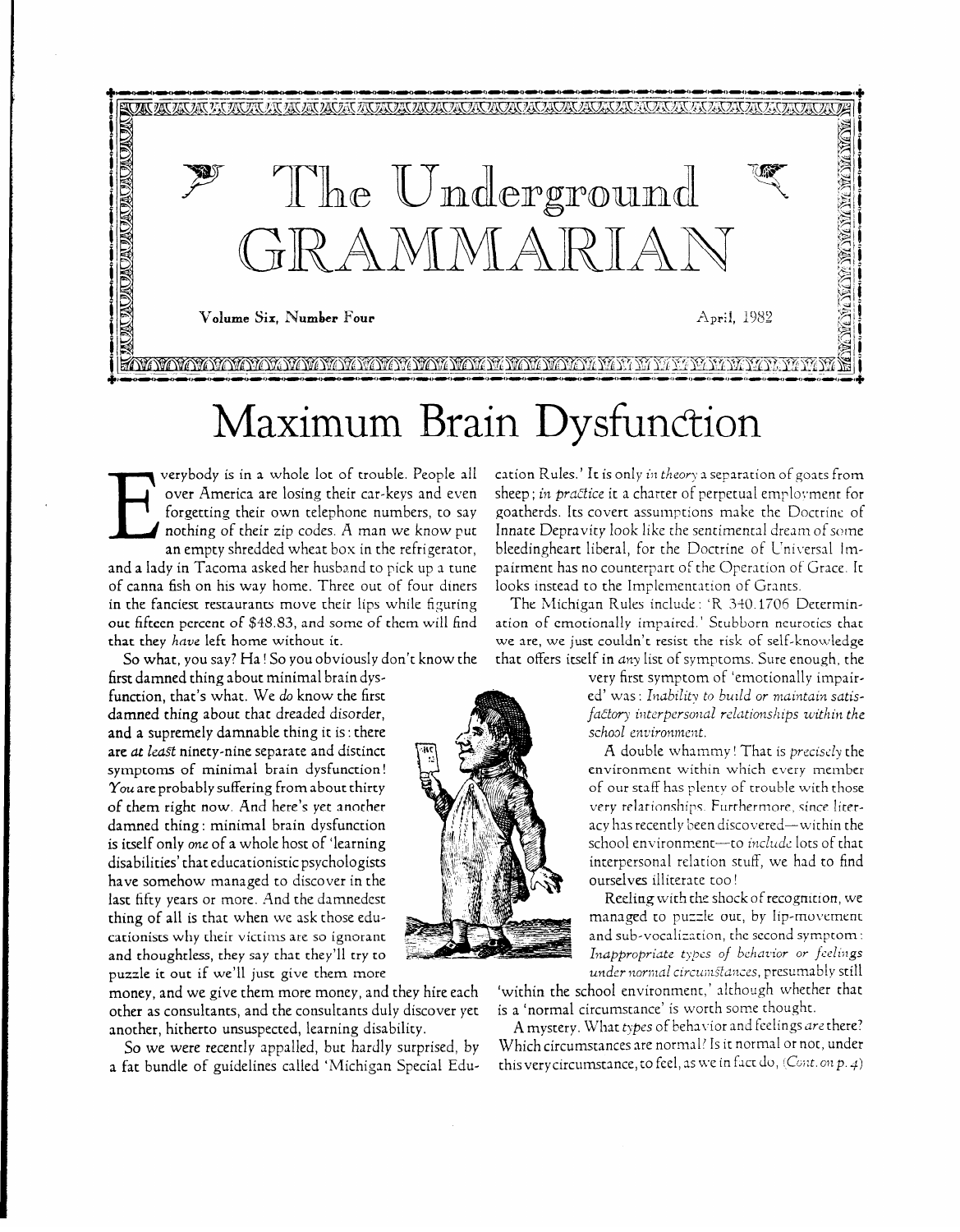# They also Serve Who Only Look for Work

 $\bf a$  his isn't going to be easy, so try to pay attention. We are about to quote from a poopsheet (what a splendid term!) called *Bulletin on Public Relations and Development for Colleges und C;~iverstties.* The *Bulktin* is quoting, with approbation, Ivan E. Frick, president of Elmhurst College in Elmhurst, Illinois. Frick will be quoting, also with approbation, Cohen and

March, who must be members of the educationistic-administrative mutual approbation complex. Here we go :

Presidential leadership is always needed to get a college of any size to move and that cask is seldom easy. Cohen and March did a study of leadership among college presidents and developed a theory...thcy called "organized anarchy." They said:

An organization is a collection of choices looking for problems, issues and feelings looking for decision situations in which they might be aired, solutions looking for issues **to**  which there might be answers, and decision makers looking for work.

There is considerable truth in this. An example is when one prepares a case statement for a capital drive. EstabIishing the case is not a simple process; its path is not linear, chat is a straight line from one agrcemcnt to thz next one. The process is always filled with a tremendous amount of ambiguity.

It is kind of Frick to explain the meaning of 'linear,' although his explanation does leave us to wonder whether that path from one agreement to the next might perhaps be a *crool<ed* line. But a crooked line is still a line, and so Frick must be saying that there is no line of *any* kind that leads from one agreement to the next. That would certainly make sense, allowing for a tremendous amount of ambiguity, of course, to anyone who has ever noticed the doings of educationistic administrators, but it's unusual for a college president to put it in writing.

And it's kind of Frick--ah. what a teacher he must have been before he was dragged from the classroom into the the thankless prominence of presidency-to provide us an honest-to-goodness example to help us understand that 'considerable truth' in Cohen and March. We do have to confess that the renllv havy thinkers, like Heidegger and Cohen and Hegel and March, are way over our heads. If



Decision Makers Looking for Work

it weren't for Frick's illuminating example, we would probably never have been able to understand why solutions would *want* to go looking for issues that might already have perfectly good answers of their own, unless they (the solutions) wanted, most uncharitably, and, one might well say in this context, quite contrary to accepted principles of academic collegialicy, to replace them (the answers) with themselves (the solutions), thus leaving them (the answers) nothing more than disembodied shades flitting through the gloomy nether world of decision situations, looking for whever issues the solutions might have spurned, because they (the issues) were *not* the kind to which there might be answers, the very kind for which they (the solutions) are looking. We wouldn't even have been able to figure out whether those issues for which solutions are looking are the very issues that are themselves looking, along with feelings, for decision situations. But now, thanks to Frick, everything is perfectly clear. Only a *bona fide* college president, by gosh, could have detected and revealed that much considerable truth.

Ivan Frick is not the only college president quoted by the *Bulletin* on etc. etc. (You can get your own copy, if you like, from Gonser Gerber Tinker Stuhr [whatever that, or chzy, may be], 105 W. Madison, Chicago 60602.) We also get to hear from Dan C. Johnson, of Mount St. Clare College in Clinton, Iowa. He tells us that 'there are few, if any, institutional activities which cannot be enhanced by presidential presence.'

Yeah, sure. The enhancing presidential presence. Let us be thankful chat classroom teaching is at the bottom of any administrator's Iist of 'institutional activities' and thus the least likely to be enhanced by the presidential presence.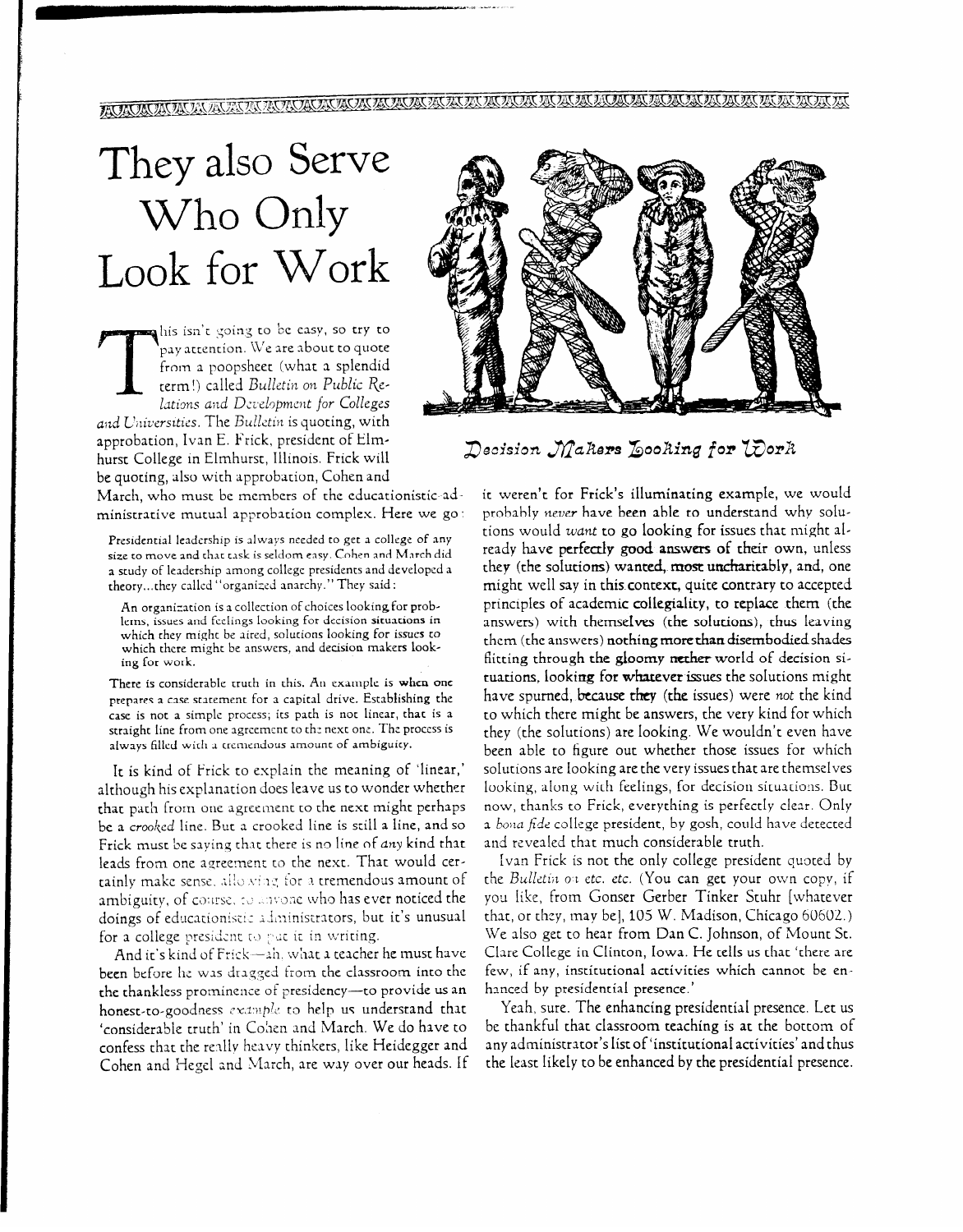## Missing Linker?

 $\epsilon$  peaking of decision makers looking for work, we sus- $\mathcal D$  pect that we have discovered a genuine linker, one of those erstwhile change agents turned ex-facilitators about whom we warned you last month. He is Terry McHenry, whose title would make a Byzantine emperor's favorite eunuch sob with envy. McHenry is Assistant Superintendent for Business Services for the County Office of Education in Santa Clara County, California.

Right at the hop of its front page, the 'Superintendent's Bulletin' admits that McHenry has completed 'the extensive nine-month Sloan Program offered by the Stanford School of Business.' (For educationists, anything chat can be knocked off with a little inservicing is intensive; if it takes a little more time, and a lot more money, they call it extensive.) Now, McHenry 'has taken on the added responsibility of coordinating all planning,' and 'he will be using the techniques learned at Stanford and applying it [sic] to marketing and managing the various services districts require.'

Well. Of course. We do have some grasp of planning coordination, which involves not mere planning, but the far subtler arts of planning to plan, and planning *whether*  to plan, That might be what Cohen and March should have meant by 'issues and feelings looking for decision situations in which they might be aired.' But the rest of it is murky. What does one do when he manages a 'service districts require'? Does he order paper towels according to



#### The Underground Grammarian

Published monthly, September to May R. Mitchell, Assistant Circulation Manager Post Office Box *203,* Glassboro, New Jersey *08028*  Annual Subscription : VS and Canada, *\$10* ; others, *\$14* 

 $N$ either can his mind be thought to be in tune whose words do *jarre; nor his reason in frame whose sentence is prepoSterous.*  those techniques learned at Stanford? Is it appropriate for the employee who manages services, whatever that might mean, to *market* them as well? And to what, exactly, is this mysterious responsibility added? In short, what does this man do for a living?

Fortunately, we need not speculate. McHenry describes his labors in the cause of the life of the mind:

Districts arc our clients. Under the new planning program, we will hopefully do a better job of determining what the needs are in the field and, given, how we can meet those district needs.

This will be a lot more than just asking a simple question of do you want a certain kind of service, which is what they (the districts) have been asked before. It is a matter of what is the potential, and, what is the possibility of getting resources for it -- either from the County Office or from some other source. We will be looking at the whole scenario.

We *are* going *ro* start doing an ovsrall look. Thz first year is not going to be extensive, but we have to find out what the attitudes are out there for the need and provision of services. It will be much more than a needs assessment.

Aha! The whole scenario. The potential. The resources for the potential. More, much more, than a mere needs assessment. But gently. Nothing extensive. The *needs* in the field will keep: Fist you have to *start* to find out those attitudes out there, the attitudes *for need* and provision. (Could there be any *against?*) Not an easy job. Might take years. None of them extensive.

So what did we tell you? The man must be a linker!

Please don't laugh at a linker. Without linkers there couldn't be any county superintendents, who can hardly be expected to superintend the *district* superintendents all by themselves. And those superintendents need linkers, both to link with the county linkers and to look at the whole scenario in superintending the attitudes for need and provision among the principals and *their* linkers. And all of those people need offices, and secretaries, and Mr. Coffee machines. Quality education doesn't come cheap, y'know.



Kollege Kredit Kourse No. 6291<br>[Proposed for Recreation Majors and Masters in Recreation and [Proposed for R ecreation Majors and Masters in Recreation and

Leisure Services at Central Missouri State U., Warrensburg.]

**Designed to acquaint the practionerjstudent in recreation and related fields with the philosophical foundations of leisure counseling. The student will explore concepts, theories, and techniques in leisure counseling with emphasis on facilitation.**